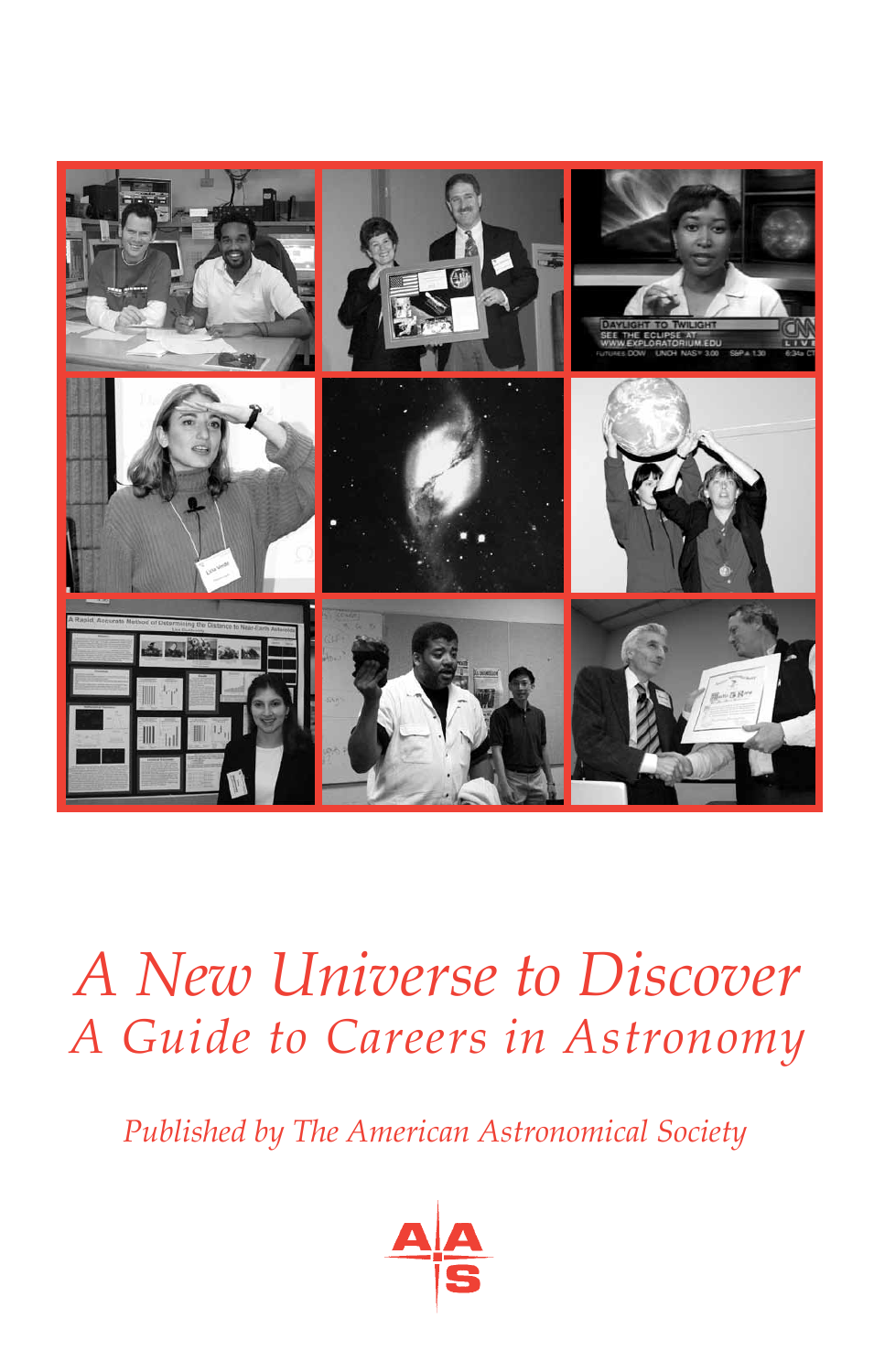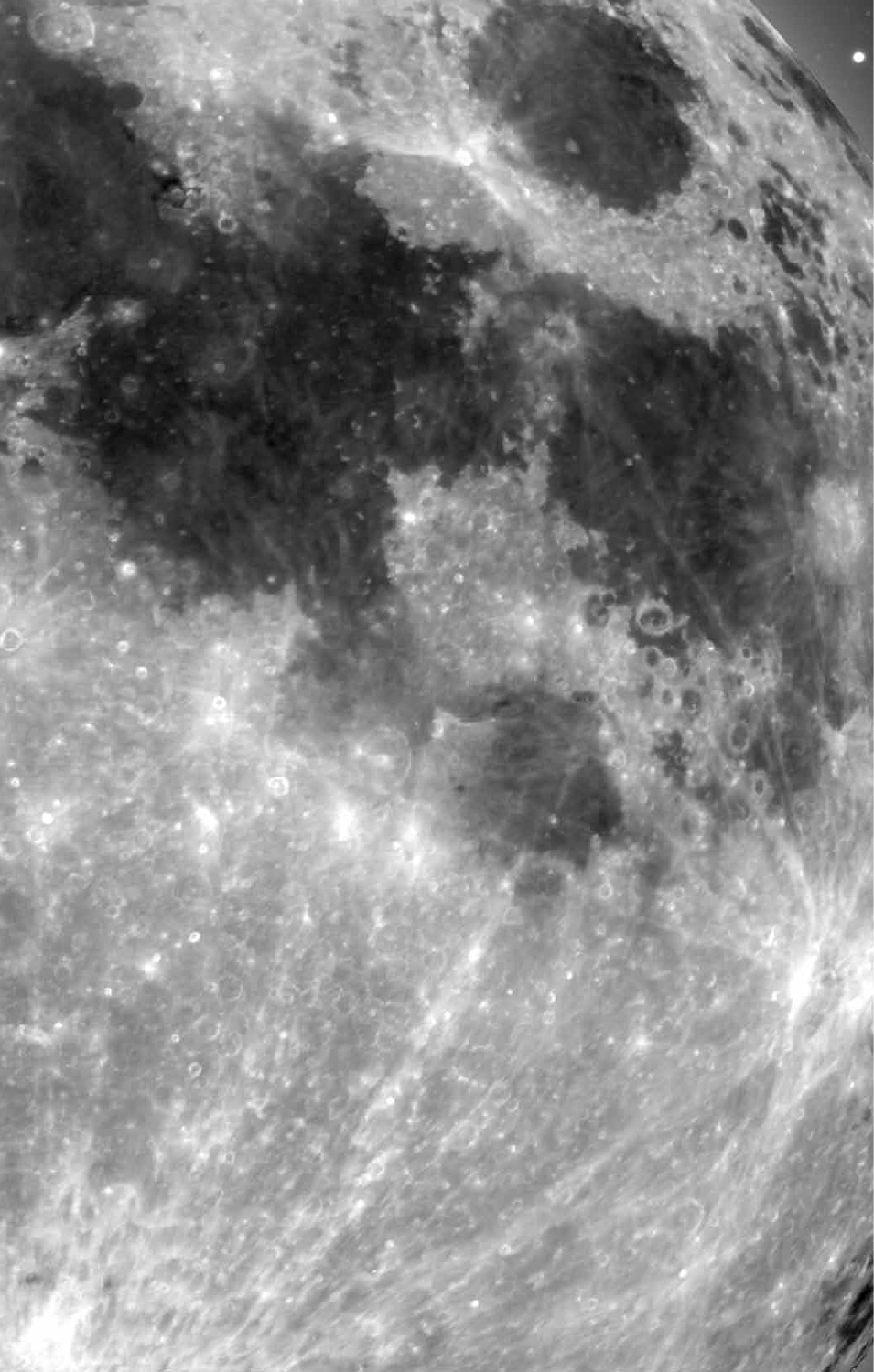# *What are Astronomy and Astrophysics?*

**Ever since Galileo first turned his new-fangled one-inch "spyglass" on the moon in 1609**, the popular image of the astronomer has been someone who peers through a telescope at the night sky. But astronomers virtually never put eye to lens these days. The main source of astronomical data is still photons (particles of light) from space, but the tools used to gather and analyze them are now so sophisticated that it's no longer necessary (or even possible, in most cases) for a human eye to look through them.

> But for all the high-tech gadgetry, the 21st-Century astronomer is still trying to answer the same fundamental questions that puzzled Galileo: How does the universe work, and where did it come from?

Webster's dictionary defines "astronomy" as "the science that deals with the material universe beyond the earth's atmosphere." This definition is broad enough to include great theoretical physicists like Isaac Newton, Albert Einstein, and Stephen Hawking as well as astronomers like Copernicus, Johanes Kepler, Fred Hoyle, Edwin Hubble, Carl Sagan, Vera Rubin, and Margaret Burbidge. In fact, the words "astronomy" and "astrophysics" are pretty much interchangeable these days.

Whatever you call them, astronomers seek the answers to many fascinating and fundamental questions. Among them:

\*Is there life beyond earth?

\*How did the sun and the planets form?

\*How old are the stars?

\*What exactly are dark matter and dark energy?

\*How did the Universe begin, and how will it end?

Astronomy is a physical (non-biological) science, like physics and chemistry. Astronomers use observations to collect data, and theory to make sense of it all. But unlike physicists and chemists, who can build laboratories and do experiments, astronomers must rely entirely on observation. Planetary astronomers are the lucky exceptions; they can send probes to touch and feel distant worlds like the Moon and Mars by remote control—and even bring back pieces of them.

The universe is so vast, and its mysteries so deep, that we're unlikely to run out of questions anytime soon. In just the last few years, astronomers have discovered dark energy, mapped the shape of the universe, plotted out its earliest few years, sent rovers to Mars, and launched a probe to orbit Saturn. These new discoveries reveal a universe richer and more varied than anyone had dreamed, and pose great new challenges for future astronomers.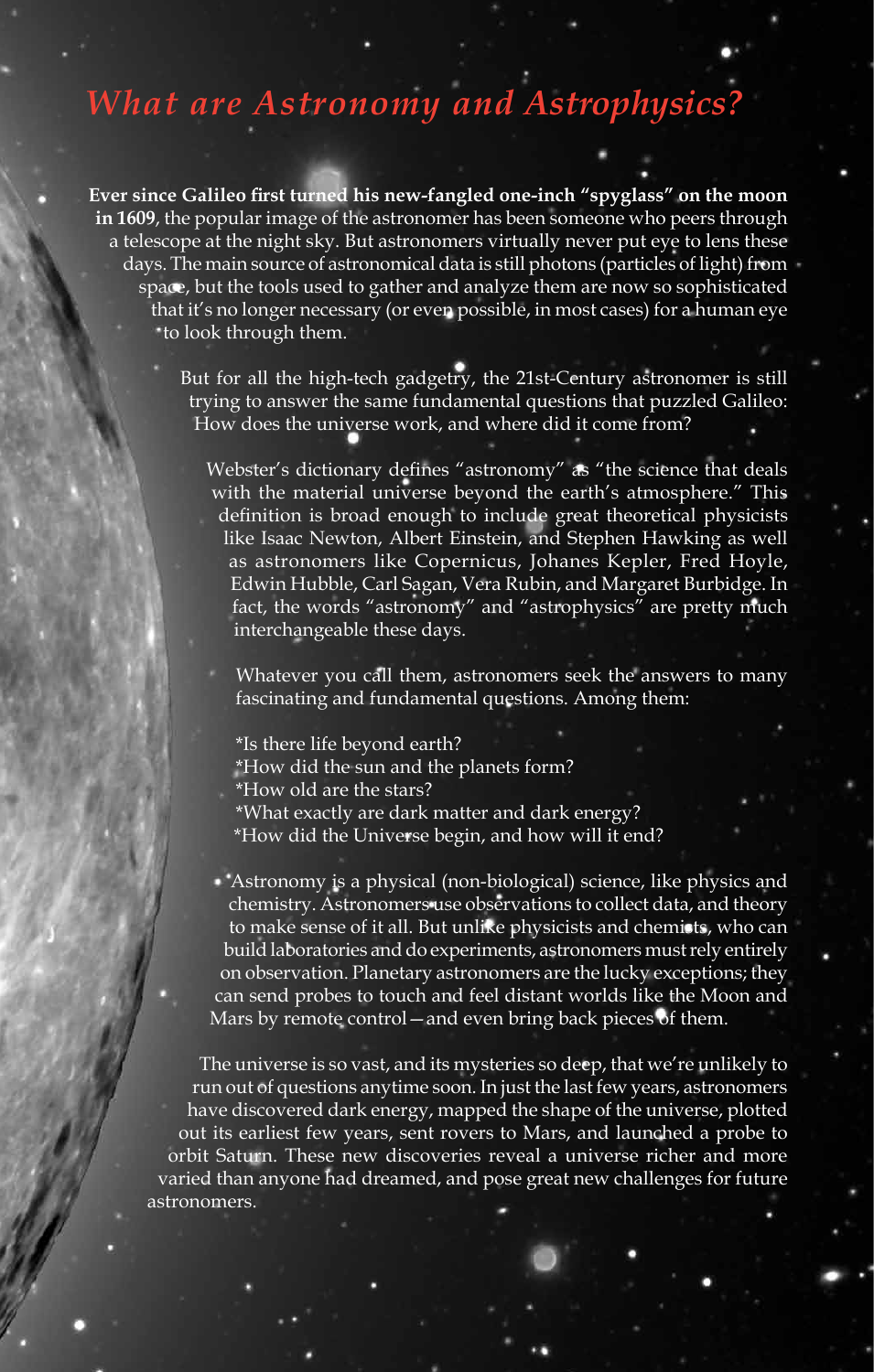# *What are the Tools of the Trade?*

![](_page_3_Picture_1.jpeg)

**For much of the 20th Century,** telescope technology advanced at a stately pace. Although some advances were made in radio telescopes, the technology of optical telescopes remained stagnant, with the 200-inch Hale telescope on Palomar Mountain reigning as the world's largest for 28 years, until 1976.

But an explosion of technology since then has dramatically increased the "seeing power" of today's telescopes, and changed the nature of the profession. These new tools have given astronomers new windows on the Universe.

# *On the Ground*

Recent advances in materials, optics, and computers have triggered a surge of ever-larger and more powerful ground-based telescopes. Currently, the largest optical telescopes on earth are the twin 10-meter (400-inch) Keck telescopes in Hawaii. A dozen other optical telescopes around the world now have primary mirrors that measure more than five meters in diameter, larger than the once-mighty Hale. Gargantuan optical telescopes with mirrors 30 and 100 meters across are in the planning stages and expected to be operational in 10 to 20 years.

Adaptive optics increase the "seeing power" of these huge modern telescopes even more by compensating for blurring due to the earth's atmosphere. The day may not be far off when astronomers can directly see planets in other solar systems.

Meanwhile, astronomers who study the non-visible wavelengths—radio, infrared, and microwave—are forging ahead with new tools of their own. The largest ground-based astronomy project ever, the ALMA array of 64 12-meter radio dishes, is currently under construction in the high desert of Chile. The 100 meter Green Bank Telescope, the world's largest fully steerable radio telescope, has just been completed in West Virginia. The SOFIA infra-red telescope will soon take to the air in its own Boeing 747SP for ultraclear views from the stratosphere. And buried a mile below the South Pole, the Ice Cube neutrino telescope, a network of 5,000 detectors arrayed through a cubic kilometer of ice, is slowly taking shape.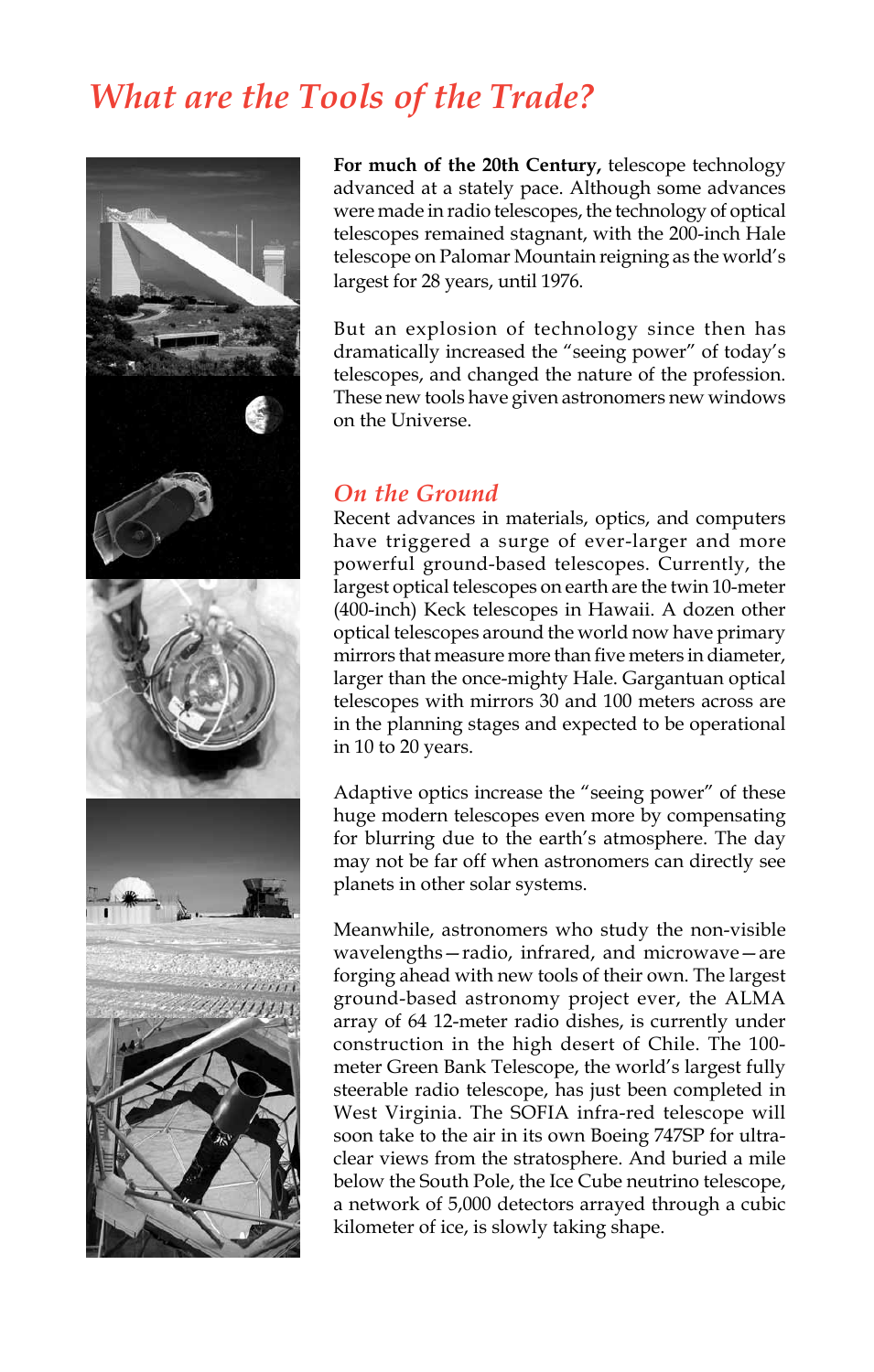All of these new telescope projects will open up vast new frontiers of knowledge over the next couple of decades. Astronomers will use them to measure the chemical composition of stars, search for extrasolar planets, and probe the early history of galaxies. These cutting-edge telescopes will be brought to bear on some of astronomy's greatest unsolved mysteries. How did the first galaxies form? Why is most of the mass in the universe not directly observable? What exactly is this "dark matter"? Will the universe expand forever?

### *In Space*

Space-based telescopes, because they orbit far above the earth's atmosphere, can see beyond the reach of ground-based instruments. We've all marveled at the extraordinary photographs from the Hubble Space Telescope. Other space-based telescopes study wavelengths that are mostly blocked by the atmosphere, such as ultraviolet, the far infrared, x-rays, and gamma rays.

The Hubble Space Telescope and its fellow NASA Great Observatories, the Chandra X-Ray Telescope and the Spitzer Space Telescope, have revealed the most distant supernova and shed new light on star formation, black holes, and the size of the universe. The Wilkinson Microwave Anisotropy Probe has revealed telltale signatures of the early universe. The Compton Gamma Ray Observatory detected photons from supernova eruptions and colliding galaxies, and shed new light on gamma ray bursters, the most powerful explosions in the universe. The Hipparcos Space Astrometry Mission has precisely mapped millions of stars. New space-based telescopes planned for the next 15 years will send back streams of data on galaxy formation, the age of the universe, dark matter and dark energy, and the Big Bang.

### *Computers*

From Crays to laptops, computers have revolutionized the profession. Astronomers were among the first to embrace computers (both professionally and personally) back in the 1950s and 60s, and the typical astronomer today spends several hours a day at a computer screen analyzing data, controlling and monitoring telescopes, writing papers, reading journal articles, or researching databases.

Astronomers use powerful supercomputers to model cosmic jets and black holes, simulate galaxy collisions and supernova explosions, and determine how galaxies clustered together in the early universe. The popular Astrophysics Data Service provides instant on-line access to all astronomy and astrophysics journals. Data from space missions and ground-based telescopes are available over the web. The National Virtual Observatory will allow quick access to enormous troves of ground- and space-based data, including the Sloan Digital Sky Survey and HST images, which pinpoint more than 100 million celestial objects.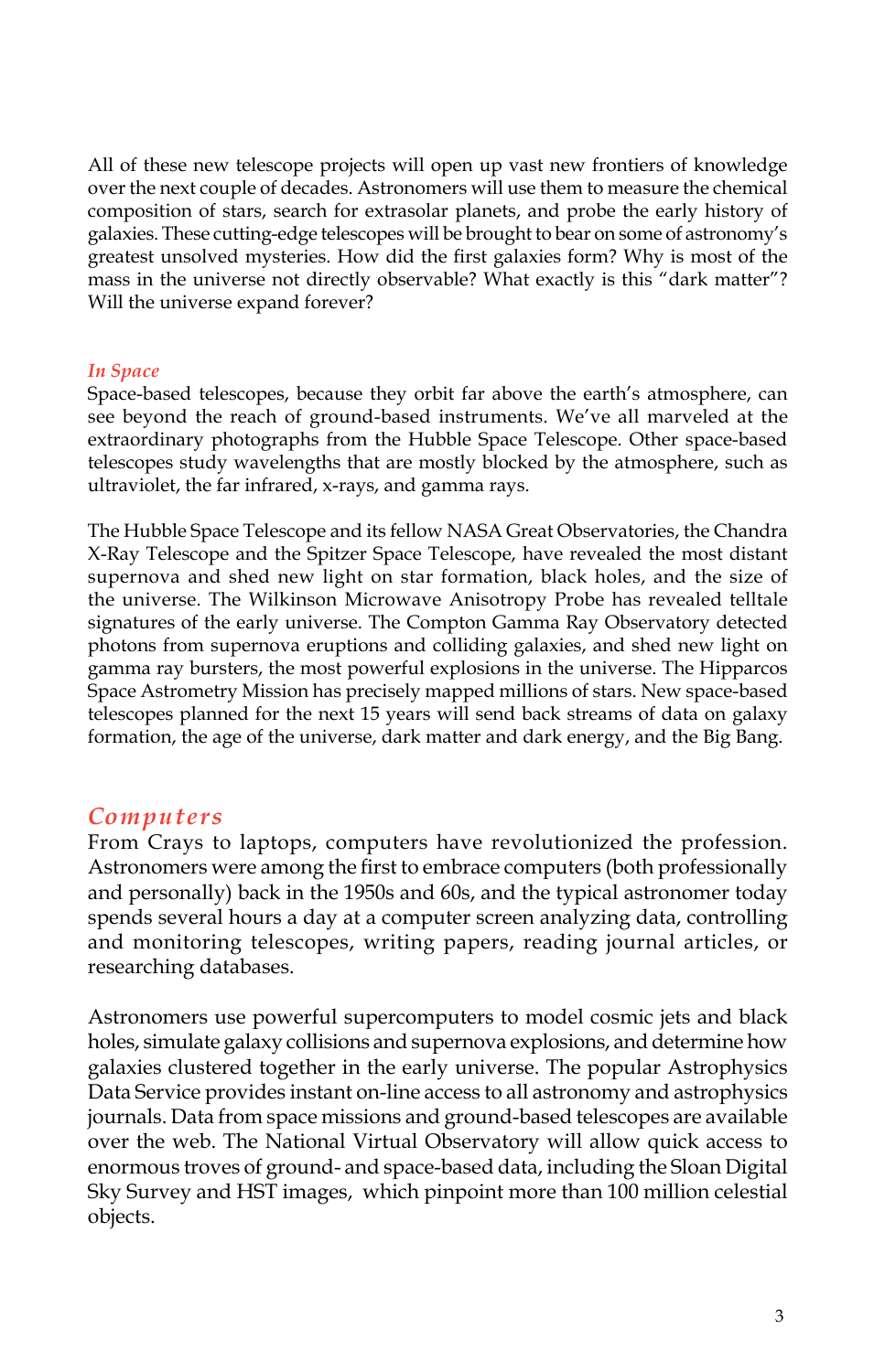![](_page_5_Picture_0.jpeg)

# *What do I have to do to Work in the Field of Astronomy?*

**Mostly it boils down to the type of education you pursue.** And that depends on the specific job you're interested in.

To be a classic research astronomer who runs a telescope, analyzes data, and publishes papers, you'll need a PhD degree. Same for a college astronomy professor. Support positions in astronomy—for example, a telescope operator, observer, or software developer—typically require a Bachelor's or Master's degree. Specialized Master's degrees (in astrobiology, say) are growing in popularity.

Astronomy education is a fast-growing field these days. Pre-college teaching positions typically require a bachelor's degree, and public high school science teachers also need a teaching certificate. Positions in the up-and-coming field of astronomy education research require a PhD in either Astronomy, Physics, or Science Education. And no matter what your job in astronomy, you'll need good communication skills, both written and oral.

# *If you are in high school...*

Take as many math and science courses as you can—physics, chemistry, biology, earth science, algebra, trigonometry, and calculus—as well as English, history and social studies. And don't forget to have some fun, too; extracurricular activities like sports, drama, music, and community service will make you a well-rounded person and help you get into the college of your choice.

Although few high schools teach courses in astronomy, you can learn on your own by reading astronomy magazines, joining a local astronomy club, or even buying a small telescope.

### *If you are in a two-year community college...*

Again, take as many math and physics courses as you can, with an eye towards transferring to a four-year college. Most community colleges have credit-sharing and requirement agreements with a four-year school.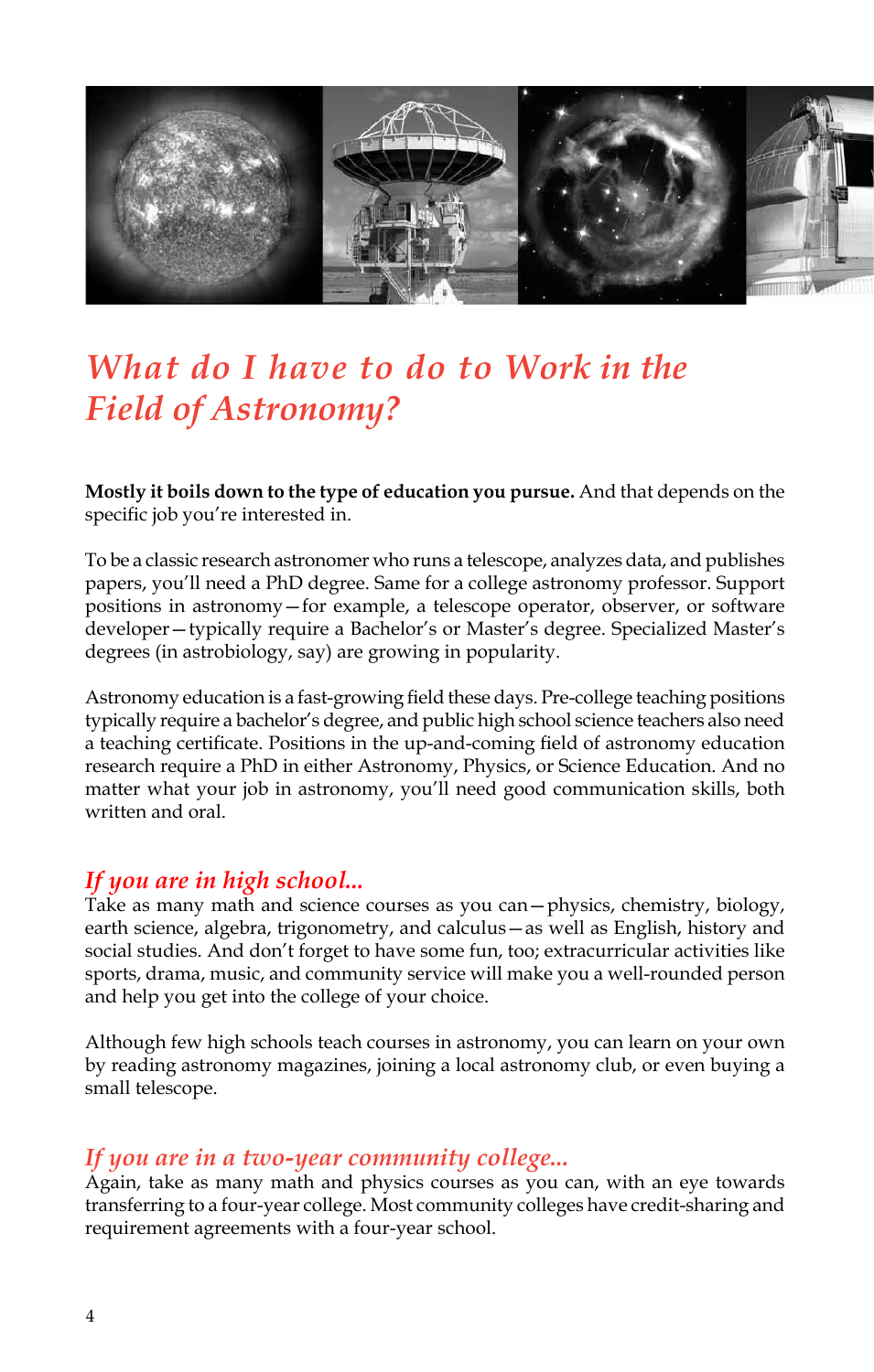![](_page_6_Picture_0.jpeg)

# *If you are in college...*

The physics major is the typical undergraduate stepping stone to a PhD program and eventual astronomer's position.

To supplement the physics major, typical minors include math, astronomy, or chemistry, although some students choose humanities or social science minors. (In choosing a minor, be sure to check the admission requirements and preferences of graduate programs that interest you.)

Typical courses for a physics major include Introductory Mechanics, Electricity and Magnetism, Waves, Thermodynamics, Quantum Physics, Electrodynamics, Intermediate Mechanics, Intermediate Quantum Physics, one or two lab courses, plus one or two advanced physics courses.

Math courses required for the physics major typically include two semesters of Calculus, Linear Algebra, Several Variable Calculus, and Differential Equations.

### *What about an Astronomy major?*

An astronomy major typically requires all of the same basic and intermediate physics and math courses, but replaces the advanced physics courses with introductory and advanced astronomy and astrophysics classes. Not all colleges and universities offer an astronomy major, however. Some institutions offer a "liberal arts" astronomy degree, with fewer physics and math courses which may be an option if you don't plan to go on to graduate sschool.

Many students opt for a double major in Physics and Astronomy. If you plan to go on to graduate school, the key is to meet the requirements of the doctoral program that interests you.

### *When should I start my major?*

Most colleges require a full four-year physics sequence, so it's a good idea to start right away, in freshman year.

It may still be possible to switch to a physics major after freshman year, however. A few schools offer a three-year physics sequence, and others allow doubling up of courses to complete a four-year sequence in three. But in most cases, a late switch to a physics major will require an extra year.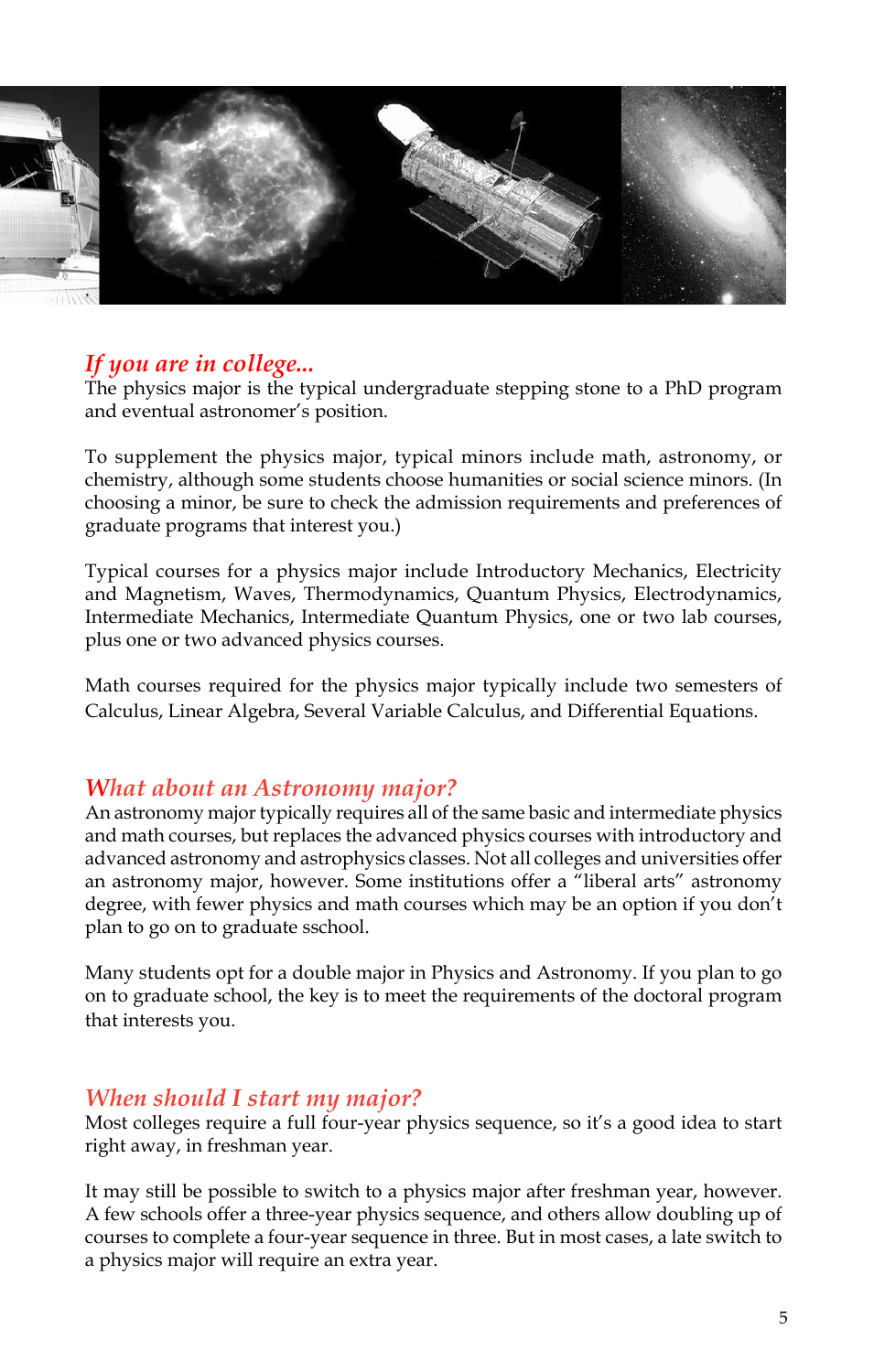# *What is Graduate School About, Anyway?*

## *Choosing a Graduate School*

There are a number of things to consider in choosing a graduate school program.

### *Physics or Astronomy Department?*

Universities put varying degrees of emphasis on their Astronomy graduate programs. Their academic and research cultures can vary widely, so it's important to choose one that fits your aspirations. Typically, there are three scenarios.

1. Astronomy as a subsection of the Physics Department. These programs usually offer only a handful of astronomy courses, and award physics degrees. Ten to twenty percent of the faculty may work in astronomy.

2. Combined Physics/Astronomy Department. In these combined departments, astronomers have more "clout." There are plenty of astronomy courses, degrees in astronomy are usually offered, and there may be a small telescope or observatory on campus.

3. Separate Astronomy Department. These offer many astronomy courses, degrees in astronomy, the largest number of astronomy faculty, and almost always have access to a telescope, either in their own observatories or through a consortium with other schools.

The largest astronomy departments have 30 graduate students and 20-30 faculty, research staff, and post-doctoral fellows. More typical astronomy departments are about half that size. Each has its own pros and cons; big departments have more opportunity for "cross-talk," and may have larger telescopes. Small departments offer closer faculty-student contact.

The more serious you are about reaching the top levels of the profession, the more you should look at schools with their own astronomy departments. But in the long run, the most important factor is to find a department that matches your research interests. If you have a fascination with solar physics but choose a department with an extragalactic emphasis, you may have a tough time finding a mentor or thesis advisor.

### *How do I evaluate the various departments' programs?*

Start by checking the department's website. Read the research publications of the faculty. Take advantage of opportunities like colloquia to meet faculty members personally. If you can, visit the department and talk to both faculty and current graduate students. Ask them about their research, of course, but also quiz them about the more mundane aspects of life on campus: department policies, access to the telescope, graduate student stipends, time to PhD, and general quality of life.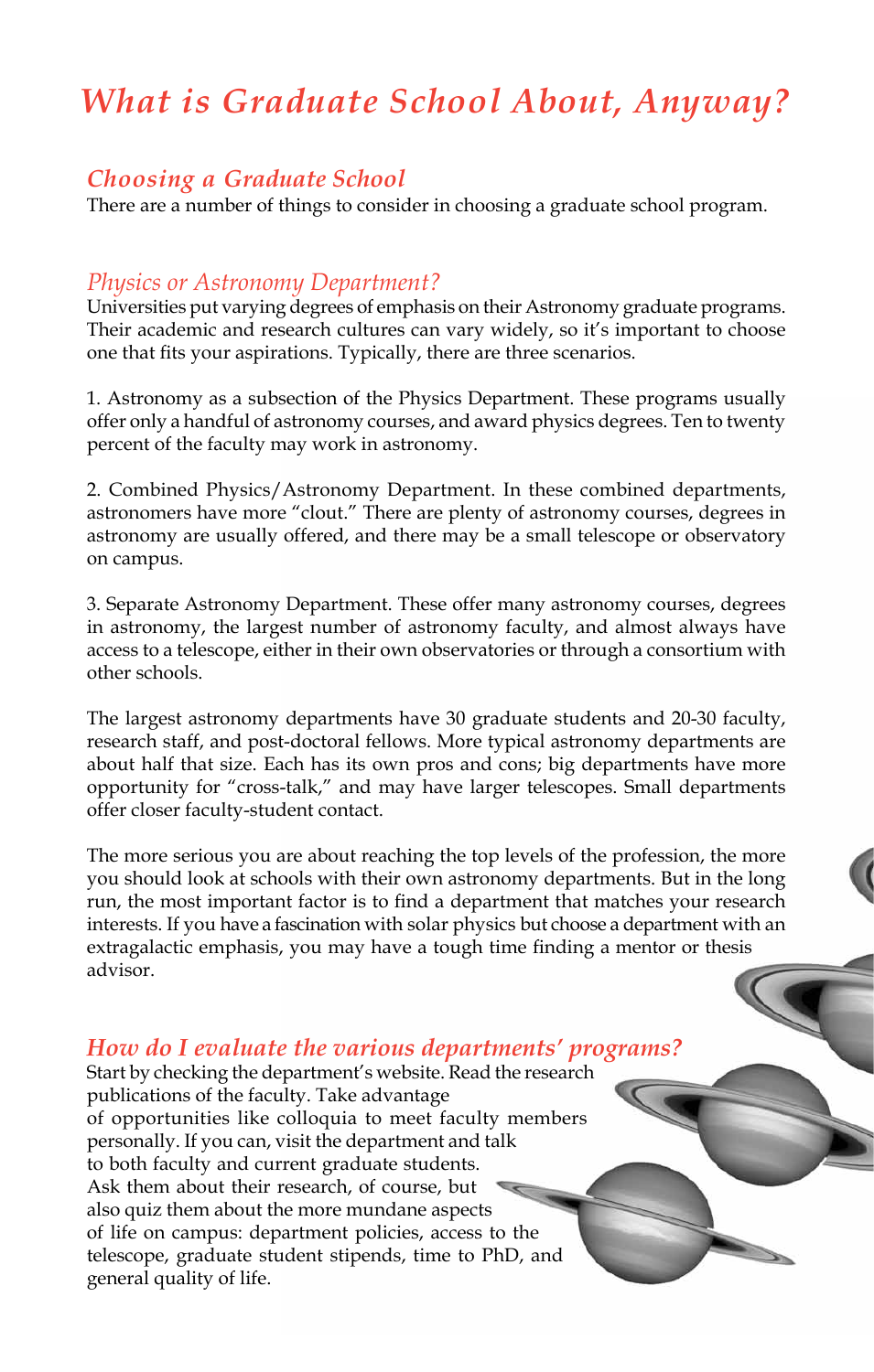# *Applying to Graduate School*

Most university astronomy departments evaluate the following for admission into a graduate program:

- Undergraduate grades.
- The most advanced physics and math courses taken.
- Undergraduate research projects. These can help enormously.
- Evidence that you've taken maximum advantage of local opportunities.
- The quality and reputation of the undergraduate physics and/or astronomy program.
- Standardized test scores, especially the GRE in physics.
- Letters of recommendation. They are most effective when they speak to independent thought and research.

- Personal essay. It should show a familiarity with the faculty and research facilities of the department.

# *Typical Graduate School Curriculum*

The first two years of graduate school consist mostly of taking courses, typically eight courses in four semesters. Every graduate department requires a set of courses, and often offer additional elective courses. In a physics department, required courses include: classical mechanics, quantum physics, electrodynamics, and statistical mechanics. In an astronomy department, required courses typically include stellar structure and evolution, radiation processes in astrophysics, cosmology, extragalactic astronomy, and computational methods.

> Many departments get students involved in research with a faculty member during the first two years, course load permitting. This may or may not lead to a research project for the PhD dissertation after finishing the coursework.

# *What about studying overseas?*

Universities in English-speaking countries (Great Britain, Ireland, Australia) are quite a viable alternative. Others can be more challenging due to the language barrier, but are still do-able. Bear in mind that foreign universities are likely to have different requirements and philosophies. Make sure to research them thoroughly.

In the end, whether you go abroad or not is probably less important than finding a department whose research focus matches your interests.

Starting in year three, you'll dive into your thesis research. Before you do, however, you'll have to survive a rite of passage called the "Qualifier," or "Prelim," which is a rigorous exam to make sure you're ready to proceed with your PhD thesis research. The Qualifier exam can take many forms: an oral exam, a written exam, a series of oral presentations, or a written thesis prospectus.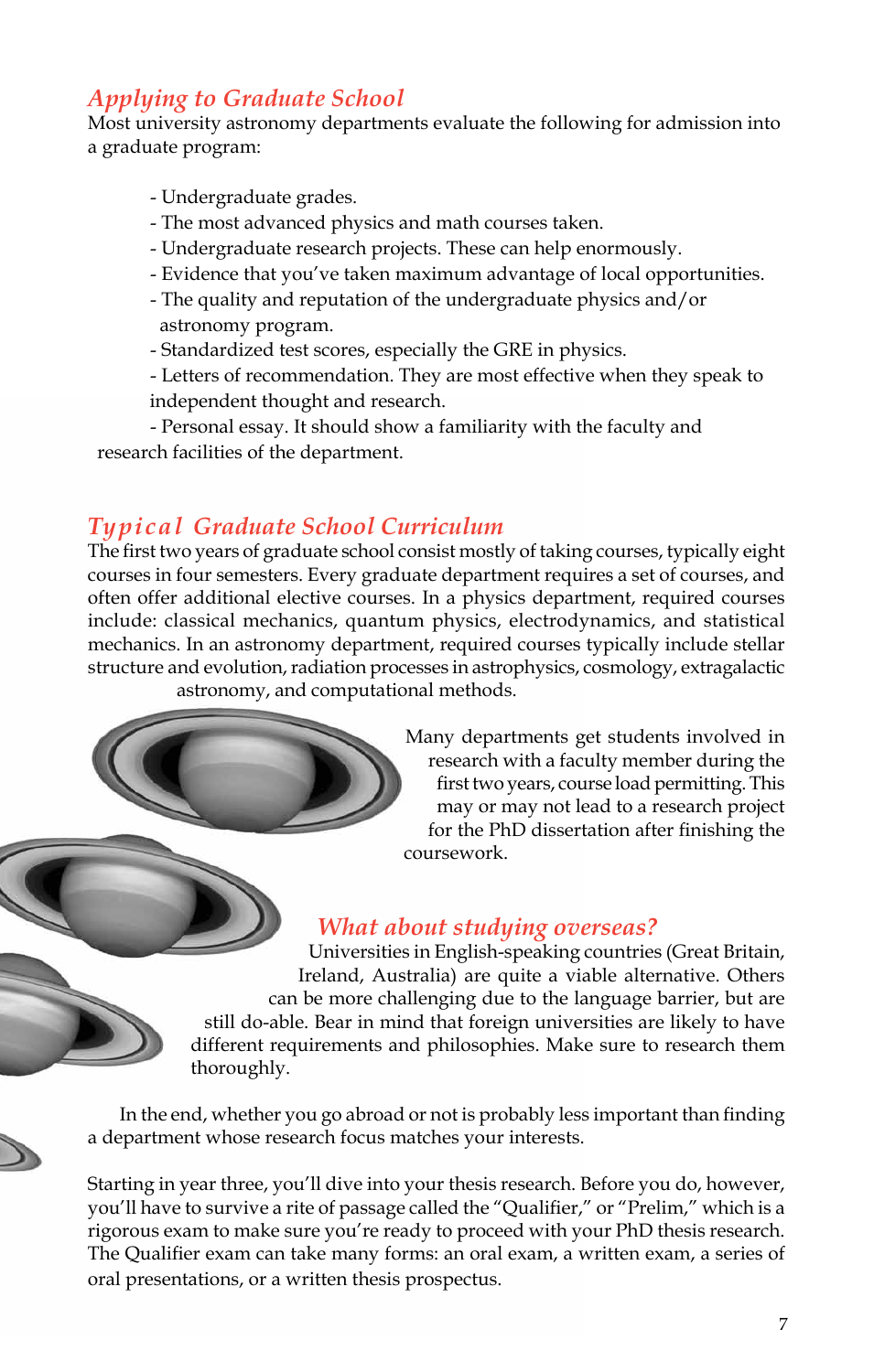Some departments award a master's degree upon completion of the course work and qualifier exam. Others require a separate master's thesis.

If you decide to go on for your PhD allow 2-4 years to do your research and write your dissertation after finishing the coursework.

Some PhD research projects are based on theory, some on observation. Theorists spend a lot of time writing computer code and running simulations. Observers take data and analyze it. Theory-based dissertations, which may rely on easily available archived data, usually take less time than observation- or experiment-based projects, which are often subject to logistical delays (tight telescope time, bad weather, etc.)

The PhD degree is awarded upon completion of your dissertation. The dissertation may consist of a single monograph, a series of published papers, or a combination of monograph and papers. Each department has its own policy, but the one hard and fast rule is this: the dissertation must reflect original research that is entirely the work of the student.

**TANAHANANI** 

# *Is it ever too late to start?*

In a word, no. But late bloomers do face more challenges. If you've been out of school for a while, it can take time to find your student groove again. You may have to take extra courses to get back up to speed. Older students may not be able to count on their parents' financial support. And if you're working and raising kids of your own, you'll need to seriously reorganize your family's schedule and expectations.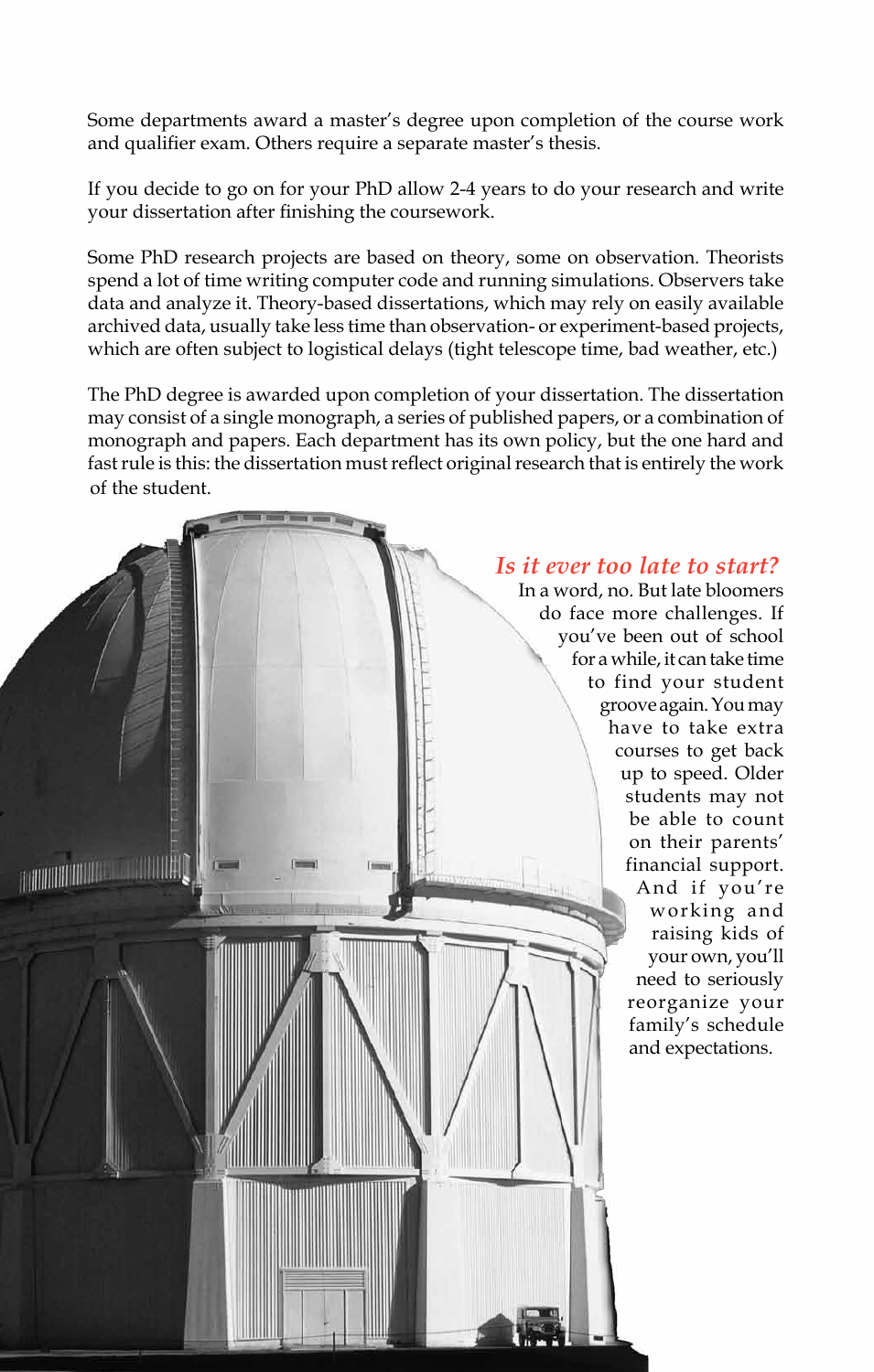# *What is the Profession like?*

# *Professional lifestyle*

Most astronomers feel very lucky in their jobs. Astronomy is a flexible, reasonably well-paid profession, with little or no clock-punching, strict vacation quotas, or other rigid work rules. An astronomer's value as an employee is measured not by the number of hours logged at the office, but by the quality of work, be it research, teaching, or support services. Most universities and research labs are reasonably accommodating when it comes to family issues like child care or elderly parents. Comments like this one from an astronomy professor/single dad are typical. "I can schedule doctor's appointments whenever I need to. I can take long lunches. People in other professions have demonstrably more difficult lives and far less freedom of choice."

Perhaps the most common astronomy career hurdle is geography. Because the job market is so specialized and competitive, astronomers don't often get to choose their preferred area to live. They follow the job, whether it's in Paradise or Podunk. Moreover, your dream astronomy job may be in a lousy job market for your spouse.

Astronomy positions, especially on the lower rungs of the career ladder, are often temporary. (One to three years is typical.) Families need to be flexible and ready for a somewhat nomadic lifestyle in the beginning.

Historically, astronomy was a rich person's science, and before 1900 virtually all recognition for astronomical achievement went to white males. That's no longer the case, but in some institutions old attitudes still linger. Some women and minorities have reported what they consider unfair treatment in the profession. Age discrimination seems to be less of a problem, though; most astronomers work well past the traditional retirement age. On the other hand, despite laws against the practice, older applicants tend not to be favored for entry-level positions because of their perceived lack of "fresh" ideas, shorter career expectancy, and higher salary requirements.

# *Women and Minorities*

In total, about 20 percent of astronomers are women. Among younger astronomers the percentage is higher, but it's much lower at the senior levels. In 2001, 25 percent of PhDs awarded by astronomy departments were earned by women, so it seems inevitable that the percentage of women in senior positions will eventually increase. Traditional minorities—African-Americans, Hispanics, and Native Americans—make up less than one percent of astronomy PhDs though this is changing.

**As science professions go**, astronomy is a relatively small field, with only about 7,000 professional astronomers in North America. (Compare that to the swarm of 40,000-odd physicists). Worldwide, about 11,000 astronomers are members of the International Astronomical Union, the world professional society. Because it's so small, the astronomy world is quite chummy, and it's easy to get to know and collaborate with colleagues around the world.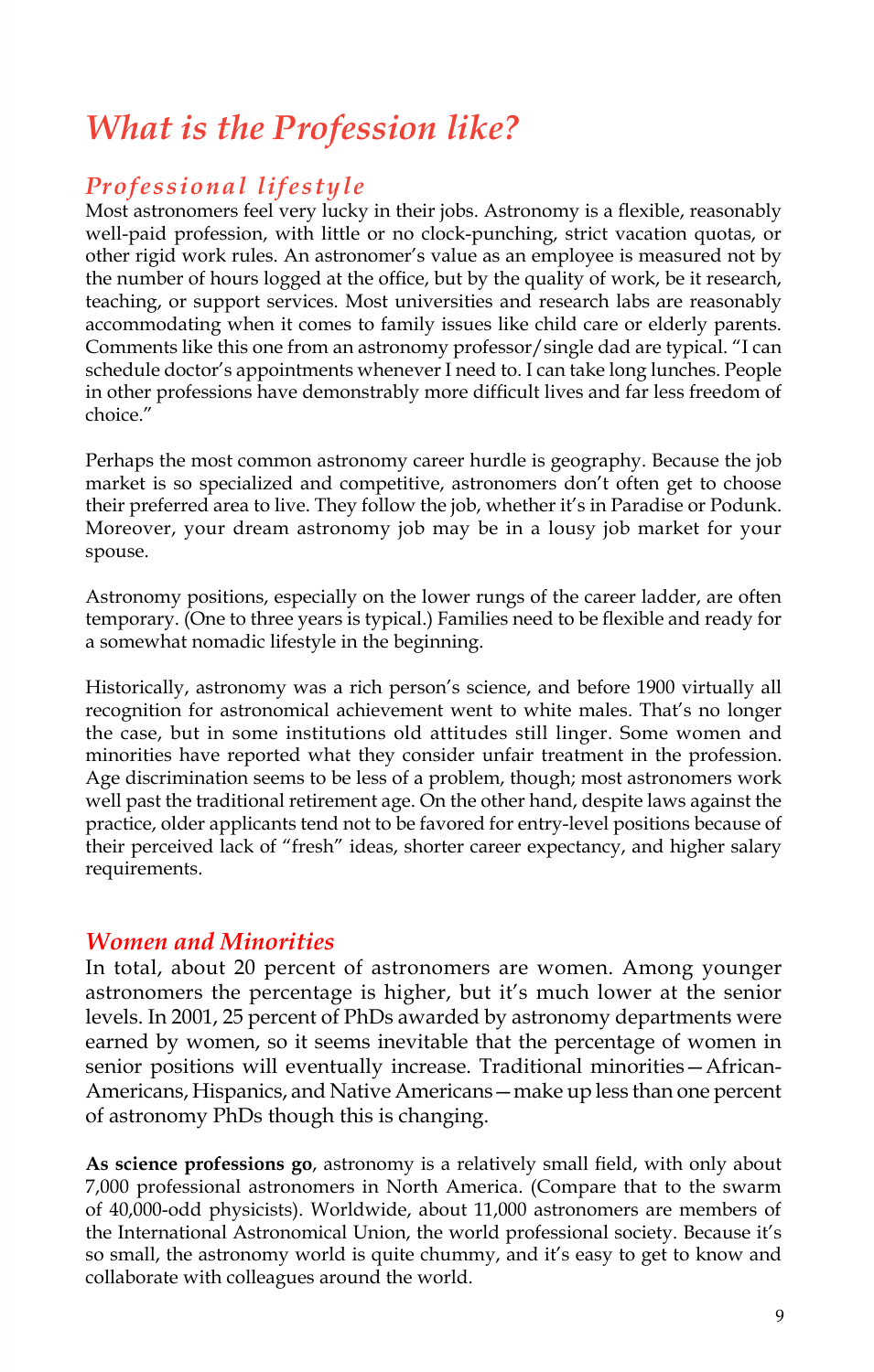![](_page_11_Picture_0.jpeg)

# *What Jobs do Astronomers have?*

Although a few newly-minted PhDs jump straight into permanent positions, the usual astronomy career path starts with a temporary job as a post-doctoral scholar. After two to six years, post-docs typically move on to permanent positions at universities or government labs. (Thus, you may be in your mid-30s before landing your first permanent job.) By eight years past their PhD, 85 percent of astronomers have permanent jobs, half in research and half in other fields such as teaching or administration.

In a typical year, 200 to 300 jobs are advertised in the American Astronomical Society's *Job Register*. Roughly 150-200 of these are for temporary post-doctoral scholars. Considering that the number of astronomy/astrophysics PhDs awarded annually (by astronomy and physics departments) averages about 240, this adds up to a fairly competitive job market for aspiring post-docs.

Competition is also stiff for the other 50-100 permanent research and teaching positions that open up each year. In such a small and popular profesion, only people with smarts, a quality education, and a passion for the job are likely to land a permanent position in the field. But astronomy training prepares you for a wide variety of interesting and productive careers in related fields like industrial research, education, and public information. Virtually all astronomers eventually land a job of some sort; the overall employment rate for people with degrees in Astronomy and Astrophysics is an astonishing 99 percent.

# *Research Universities*

Large research universities, both state and private, usually have the biggest astronomy departments. (Examples: Harvard University, University of California-Berkeley.) These departments typically have 15-20 professors, a research staff, and 20-30 graduate students. They usually have their own observatories, or share one with other colleges.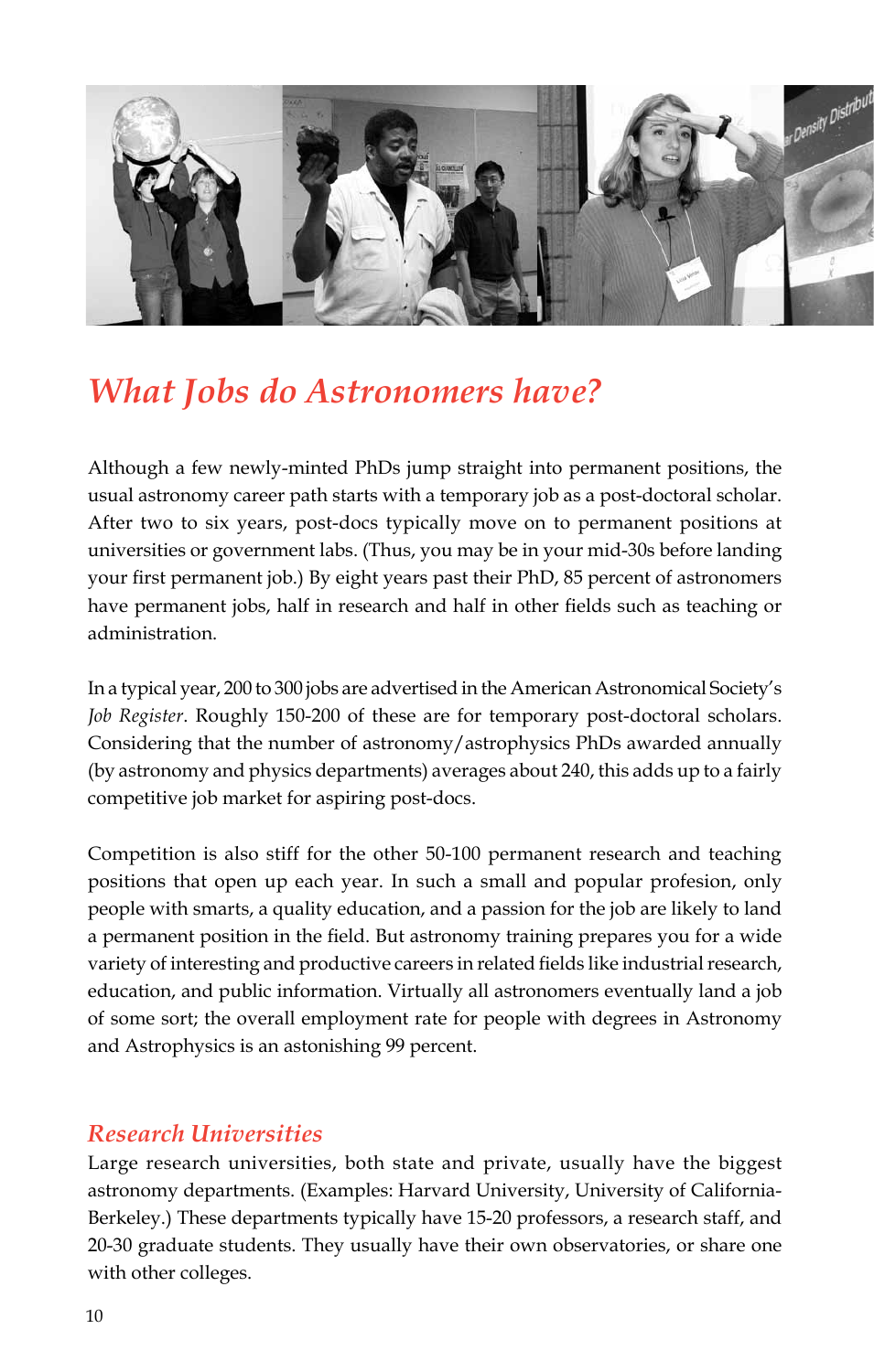![](_page_12_Picture_0.jpeg)

Astronomy faculty at large research universities pursue independent research, publish papers, support post-docs, train graduate students, teach classes, sit on academic committees, referee papers for publication, and write proposals to fund their research. Most of these positions are tenure-track, which means that after several years of satisfactory performance in scholarship, community service, and grantsmanship, the position becomes permanent.

Research staff at large university departments consist of three main categories:

- Post-docs are new astronomers only a few years out of graduate school.

Their job is to help work on a senior astronomer's research project.

- Research professors work on their own projects, but must raise their own salaries and project expenses through grants. They are not required to teach.

- Research associates have jobs like operating telescopes or writing software. They typically work on other people's projects, but may do some research on their own. They do not teach or sit on academic committees.

### *Four-year Colleges*

These are most likely to have joint physics/astronomy departments. Typical faculty size is 10-15 professors, perhaps a third of them astronomy professors. Research and support staff are limited.

The overall emphasis at smaller colleges is on teaching rather than research. While some professors may pursue independent research (often during the summer when classes are out), teaching is their main priority. If there's a telescope on campus, it's likely used for teaching, not research.

# *Two-year and Community Colleges*

Two-year colleges can have physics departments, and often have physical science departments. Faculty teach five courses per semester, physics as well as astronomy. A PhD is not always required.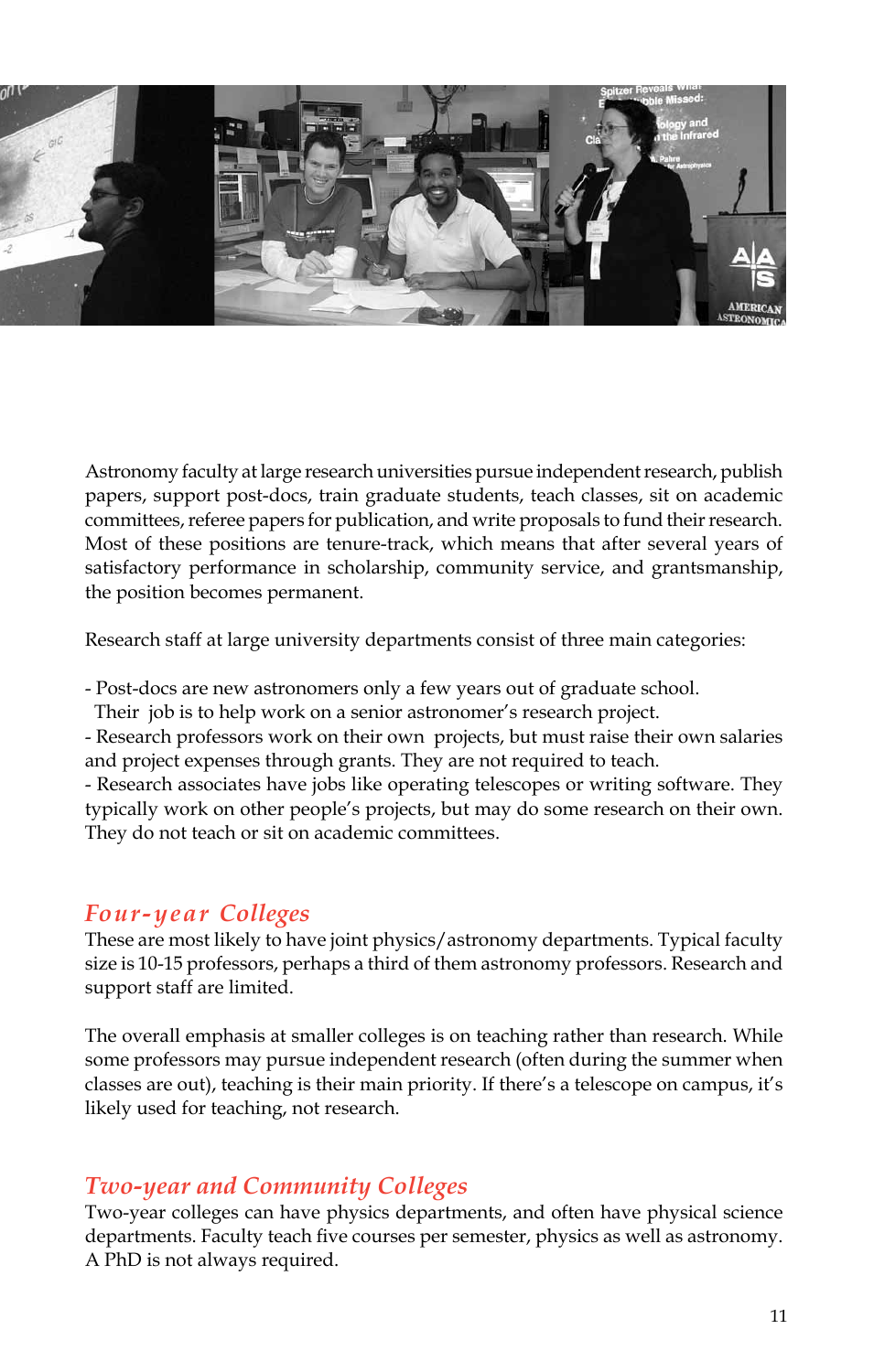# *Industry and Business*

Hundreds of astronomers are employed by private industry; many have PhDs. These contractors typically design and manufacture everything from telescopes to space probes, write software, and do many other tasks in support of NASA labs and space missions, ground-based observatories, and data processing/management offices. These private companies need astronomers who understand and "speak the language" of the customer—be it a university, NASA, DOE, or other federal agency—and who can translate the customer's science requirements into technical requirements and specifications. Writing software is an especially fast-growing field for astronomers in private industry.

# *National Observatories and Research Centers*

Many astronomers work at one of the National Observatories, which are government funded, and telescope time is open to any qualified astronomer.

The National Observatories include ground-based optical telescopes on Kitt Peak in Arizona, Sacramento Peak in New Mexico, and Cerro Tololo and Cerro Pachón near La Serena, Chile; and radio telescopes in Green Bank, West Virginia; Socorro, New Mexico, and Arecibo, Puerto Rico. The Gemini Observatory, with one telescope in Hawaii and one in Chile, is an international project.

In addition, NASA operates three space-based Great Observatories: the Hubble Space Telescope, the Chandra X-Ray Observatory, and the infra-red Spitzer Space Telescope. All of these, of course, are managed and controlled at ground-based centers.

These observatories are considered good places to work, with cutting-edge telescopes and a lively research atmosphere. Astronomers do their own research, but also support outside astronomers temporarily using the telescopes. Although many of these observatories are closely tied to universities, there are no teaching duties; the focus is purely on research. Some of the observatories offer a form of tenure. Salaries are comparable with industry and academia.

The NASA Research Centers employ many astronomers. Other government-funded research centers that focus on other fields such as energy research or particle physics (e.g. Fermi National Accelerator Laboratory) employ a small number of astronomers.

![](_page_13_Picture_8.jpeg)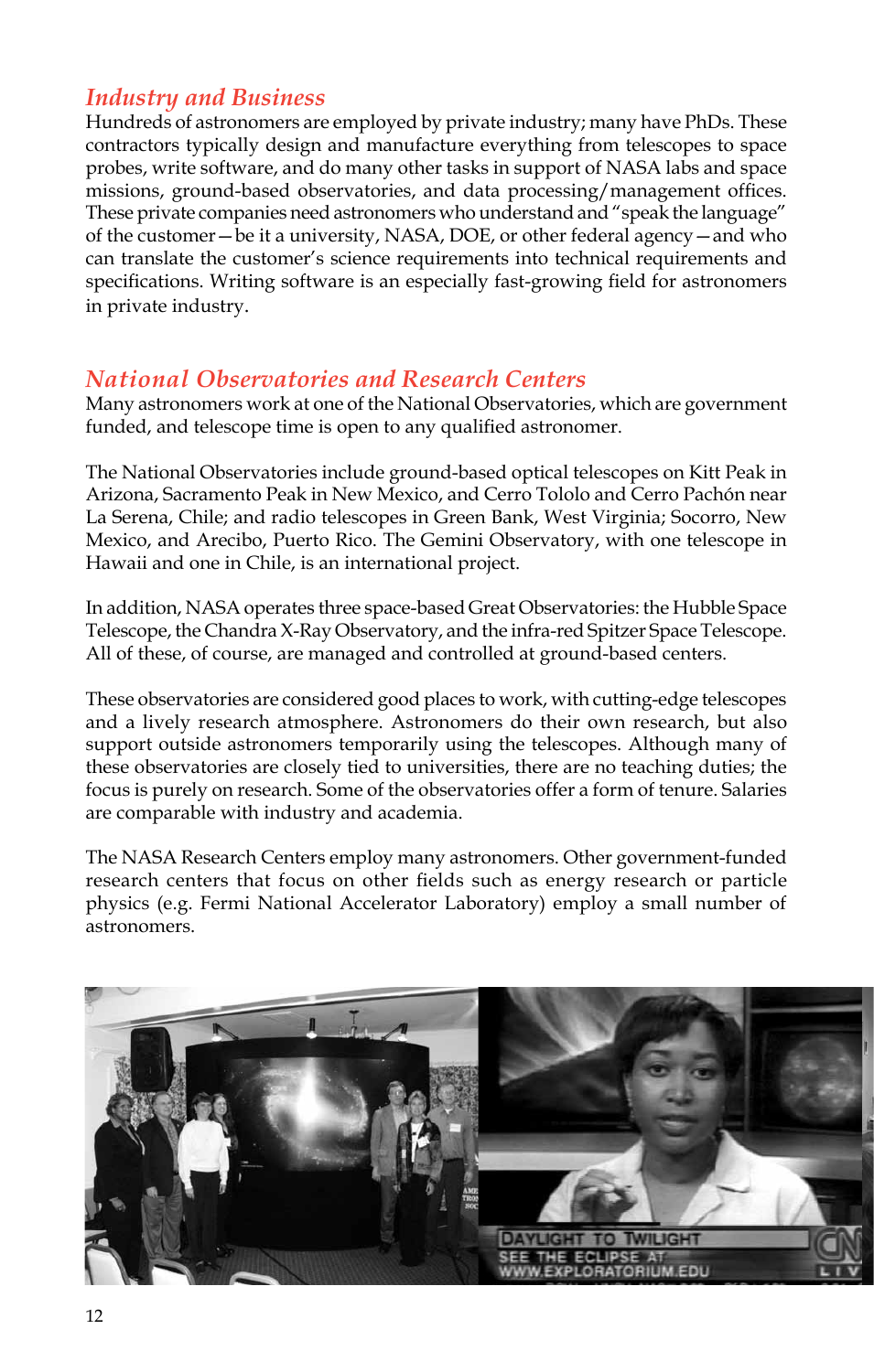The federal funding agencies themselves, such as the National Science Foundation and NASA, employ astronomers as administrators and overseers of the observatories and labs at their headquarters. Other astronomers work on high-level science policy in Congress or the Executive Branch.

### *Museums and Planetariums*

Growing public interest in astronomy has spawned a number of jobs for astronomers at science museums and planetariums. The focus is primarily public education and outreach, although some larger institutions sponsor their own research. Degree requirements for these jobs range from bachelor's to doctorate degrees. More important are a broad range of astronomy knowledge and good communication skills with the public.

# *Public Relations and Journalism*

Most astronomy research is supported by government funds, so it's vital to keep the taxpayers informed and interested. Astronomers with a knack for explaining complex ideas to the general public play a big role in this effort. Every NASA space mission, for example, has public relations, education and outreach staff with astronomy expertise. Organizations like the National Academy of Sciences and the American Association for the Advancement of Science hire people with astronomy backgrounds. Companies that manufacture telescopes and space probes need knowledgable public relations people. And for those with a talent for the written word, science journalism is a growing field.

### *Salary and Benefits*

Although astronomers don't command CEO-level salaries and stock options, generally they're paid reasonably well. In the beginning, typical post-doc salaries range from \$45,000 to \$50,000 a year. Astronomy professors and research astronomers make between \$61-132,000 a year, depending on location and seniority. Support positions pay a bit less. Government salaries are a bit higher.

![](_page_14_Picture_7.jpeg)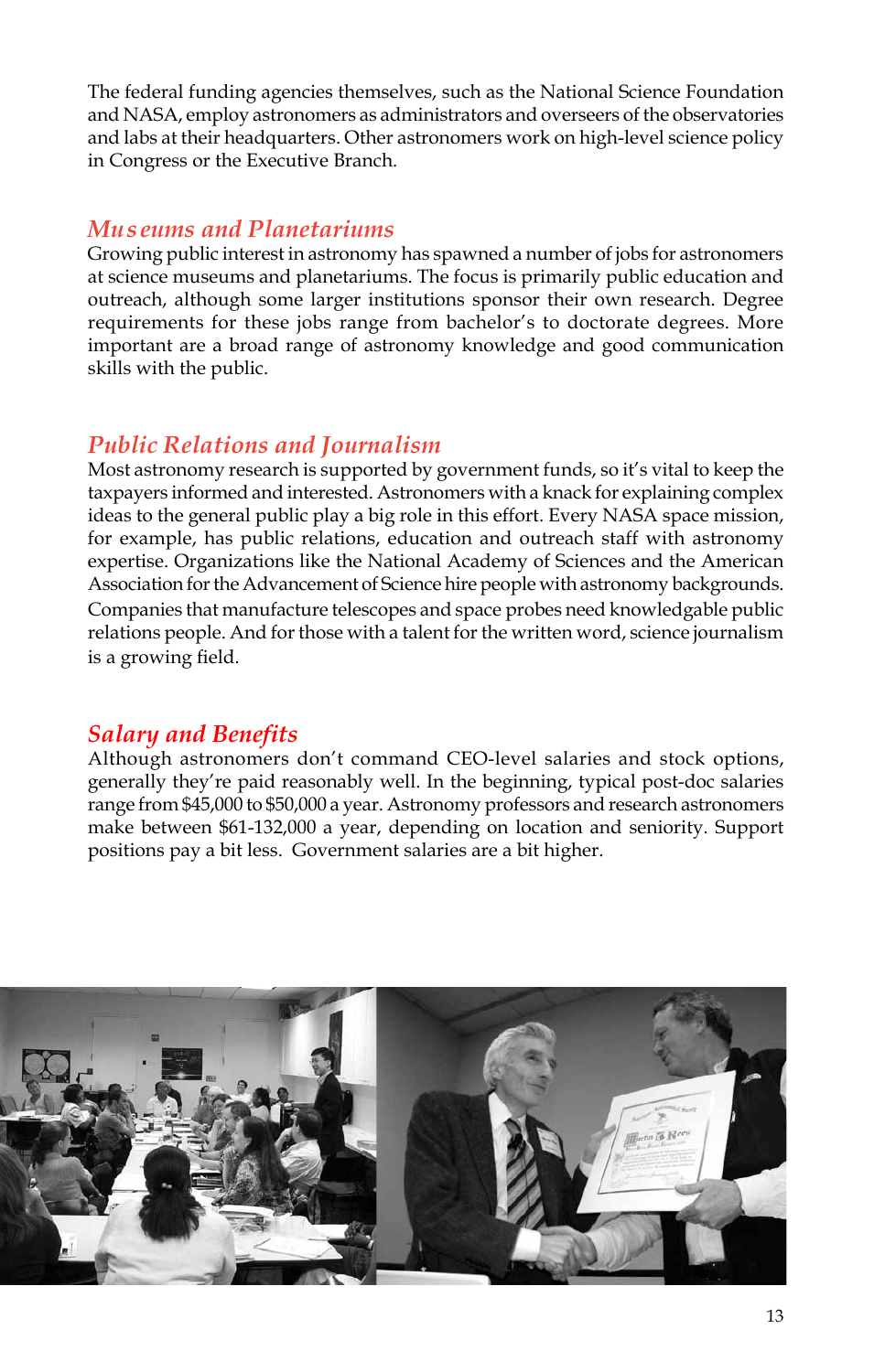# **Resources**

There are many interesting books, newspaper articles, and websites on astronomy. Other sources of information are science museums, planetariums, and astronomy clubs. To help you get started here is a small list of resources.

### **Magazines**

If you are interested in finding out more about astronomy and current research in astronomy these popular magazines are good places to start: Astronomy Magazine, Sky and Telescope, Scientific American, Science, and Nature. Many community libraries have subscriptions to them, and they are also available from newsstands and bookstores. The magazine publishers all have websites as well.

### **Undergraduate Schools**

Your high school guidance counselor can help you find information about colleges and universities. The webpages of colleges and universities are also excellent sources. Books that describe colleges and universities are published every year; it's worth taking a look at these. Check with your local bookstore and library. Recent graduates can give you a wealth of information that you would not find in official publications. College alumni offices are more than willing to put you in contact with their alumni living in your area.

The Society of Physics Students is a professional organization explicitly designed for students, and has chapters at many schools with undergraduate astronomy and physics programs. Its web address is www.spsnational.org.

### **Graduate Programs**

General information about graduate school in physics and astronomy is available from the American Institute of Physics at www.aip.org. The AIP annually publishes Graduate Programs in Physics, Astronomy, and Related Fields; this can be ordered from the AIP website. AIP's GradschoolShopper is an online site which provides both a graduate recruitment forum for graduate schools and a one-stop graduate-school shopping place for graduate-school-bound students at www.gradschoolshopper. com. Specific information about individual graduate programs is best obtained directly from the departments.

#### **Careers and Jobs**

Career and job information in astronomy is available on the website of the American Astronomical Society at www.aas.org/career. Education and employment trends are available from the American Institute of Physics at www.aip.org/statistics/. The Occupational Information Network's site at http://online.onetcenter.org/, developed for the United States Labor Department, has career and salary information for scientific professions.

#### **Professional Organizations**

These scientific societies advance and promote astronomy and astrophysics. American Astronomical Society (www.aas.org) Astronomical Society of the Pacific (www.astrosociety.org) American Association of Variable Star Observers (www.aavso.org)

These organizations have sections or divisions that focus on astrophysical research. American Physical Society (www.aps.org) American Geophysical Union (www.agu.org)

Membership requirements for each society vary; all the societies publish peer-reviewed, scientific journals.

| <b>National Observatories, Facilities and US Federal Agencies</b> |                                                                  |  |
|-------------------------------------------------------------------|------------------------------------------------------------------|--|
| <b>ALMA</b>                                                       | Atacama Large Millimeter Array: www.alma.info/                   |  |
| CfA                                                               | Harvard-Smithsonian Center for Astrophysics: www.cfa.harvard.edu |  |
| CSC.                                                              | Chandra Science Center: chandra.harvard.edu                      |  |
| <b>IPAC</b>                                                       | Infrared Processing and Analysis Center: www.ipac.caltech.edu/   |  |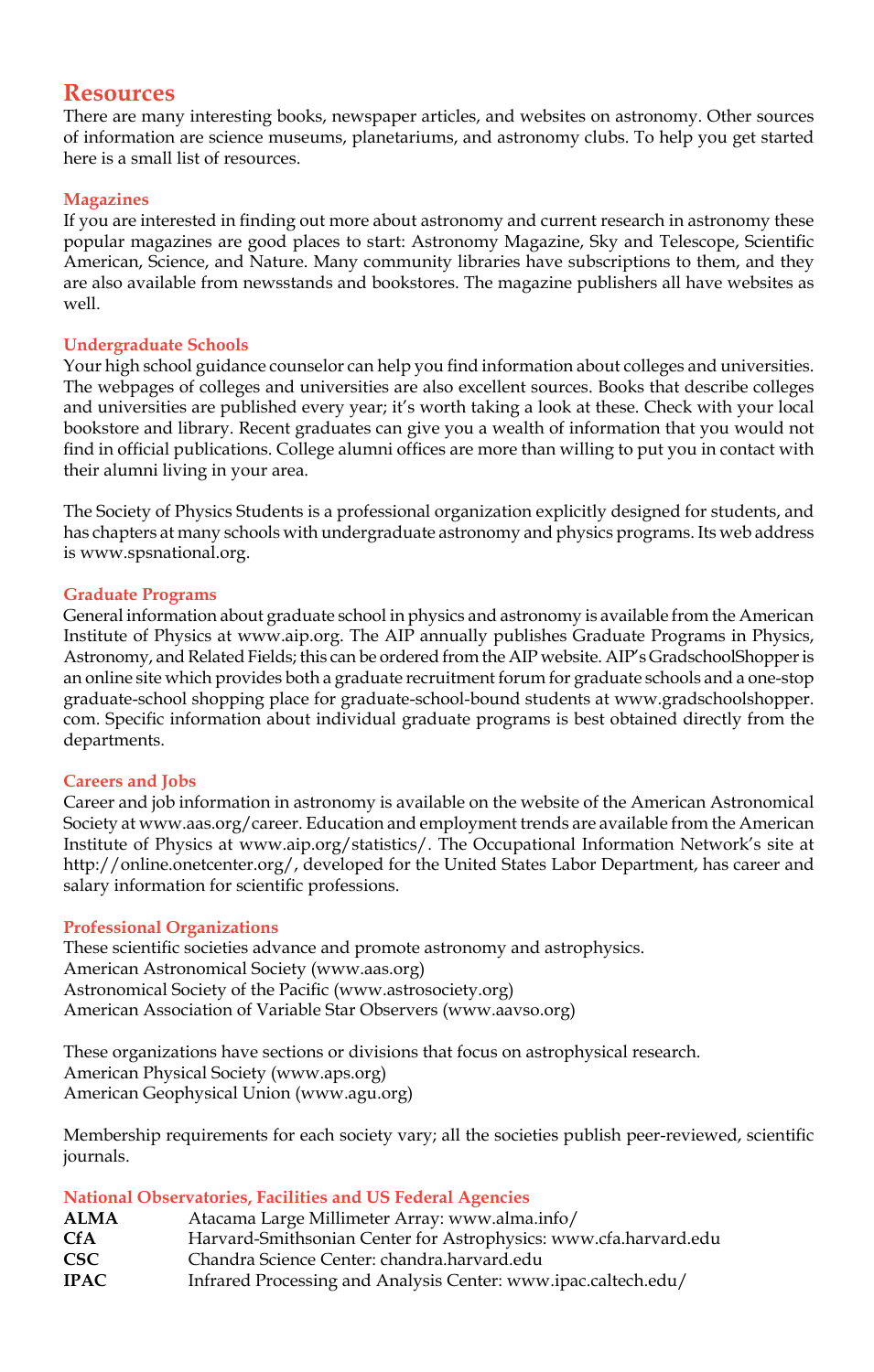| Fermilab         | Fermi National Accelerator Laboratory, a DOE facility: www.fnal.gov  |
|------------------|----------------------------------------------------------------------|
| <b>Hipparcos</b> | Hipparcos Space Astrometry Mission: www.rssd.esa.int/Hipparcos/      |
| <b>LANL</b>      | Los Alamos National Laboratory, a DOE facility: www.lanl.gov         |
| <b>NOAO</b>      | National Optical Astronomy Observatory: www.noao.edu                 |
| <b>NRAO</b>      | National Radio Astronomy Observatory: www.nrao.edu                   |
| <b>SDSS</b>      | Sloan Digital Sky Survey: www.sdss.org                               |
| <b>SOFIA</b>     | Stratospheric Observatory for Infrared Astronomy: www.sofia.usra.edu |
| <b>SSC</b>       | Spitzer Science Center: www.spitzer.caltech.edu/                     |
| <b>STSCI</b>     | Space Telescope Science Institute: www.stsci.edu                     |
| <b>DOE</b>       | Department of Energy: www.energy.gov                                 |
| <b>NSF</b>       | National Science Foundation: www.nsf.gov                             |
| <b>NASA</b>      | National Aeronautics and Space Administration: www.nasa.gov          |

#### **Glossary of Terms**

**BA** - Bachelor of Arts, often awarded to majors in the arts and humanities. See Bachelor's Degree. **BS** - Bachelor of Science, often awarded to majors in a science and engineering field. See Bachelor's Degree.

**Bachelor's Degree** - Degree awarded upon completion of college (undergraduate) requirements. **Dark energy** - an unknown kind of matter-energy that accelerates the universe's expansion. It

cannot be detected directly.

**Dark matter** - matter that cannot be detected directly with photons, but has mass and gravitational interactions.

**Dissertation** - A formal, written argument advancing a new point of view resulting from research; usually a requirement for an advanced academic degree.

**Freshman** - a person in the first year of study at an undergraduate college or university.

**GRE** - Graduate Record Examination. A required examination for admission to graduate school.

**Liberal Arts** - Studies in a college or university intended to provide general knowledge and intellectual skills (rather than occupational or professional skills). Traditional liberal arts fields include language, history, and science.

**Major** - main area of specialization, usually at the college level.

**Master's Degree** - an advanced degree. Requires a Bachelor's degree to be admitted into a masters program.

**Minor** - a secondary program of study.

**Monograph** – A scholarly work on a single subject. It may be a book, a journal article or paper.

**Paper(s)** - A scholarly article describing the results of observations and hypotheses.

**PhD** - Doctor of Philosophy, in the US it is the highest academic degree awarded.

**Post-doc** – see Post-doctoral scholar

**Post-doctoral scholar** - a person who has received a PhD and holds a temporary position. The position may be a fellowship (no obligation except to do one own's research) or a salaried position. **Post-doctoral student** – see Post-doctoral scholar.

**Thesis** – used here as a synonym for dissertation.

**Virtual Observatory** - a "cyber" observatory that provides access to all data on celestial objects.

### **Names of People**

**Copernicus**, Nicolaus. 15th century Polish physician and astronomer. Famous for his published heliocentric theory that challenged the geocentric view of his time.

**Einstein**, Albert. 20th century theoretical physicist of German origin. Einstein is perhaps best known for explaining the photoelectric effect, and his discoveries of special and general relativity.

**Galilei**, Galileo. 17th century scientist. First to use a telescope for astronomical observations, measurements of gravitational acceleration and the speed of light.

**Hawking**, Stephen. English physicist. Hawking's work showed that Einstein's General Theory of Relativity implied space and time would have a beginning in the Big Bang and an end in black holes, and, that is necessary to unify General Relativity with Quantum Theory.

**Hipparcos** - Second-century B.C. mathematician, philosopher and astronomer. He made the first catalog consisting of 1,080 stars.

**Hoyle**, Fred. 20th century English astronomer. Made seminal contributions to the theory of the structure of stars and on the origin of the chemical elements in stars, published over 40 books including popular science and science fiction.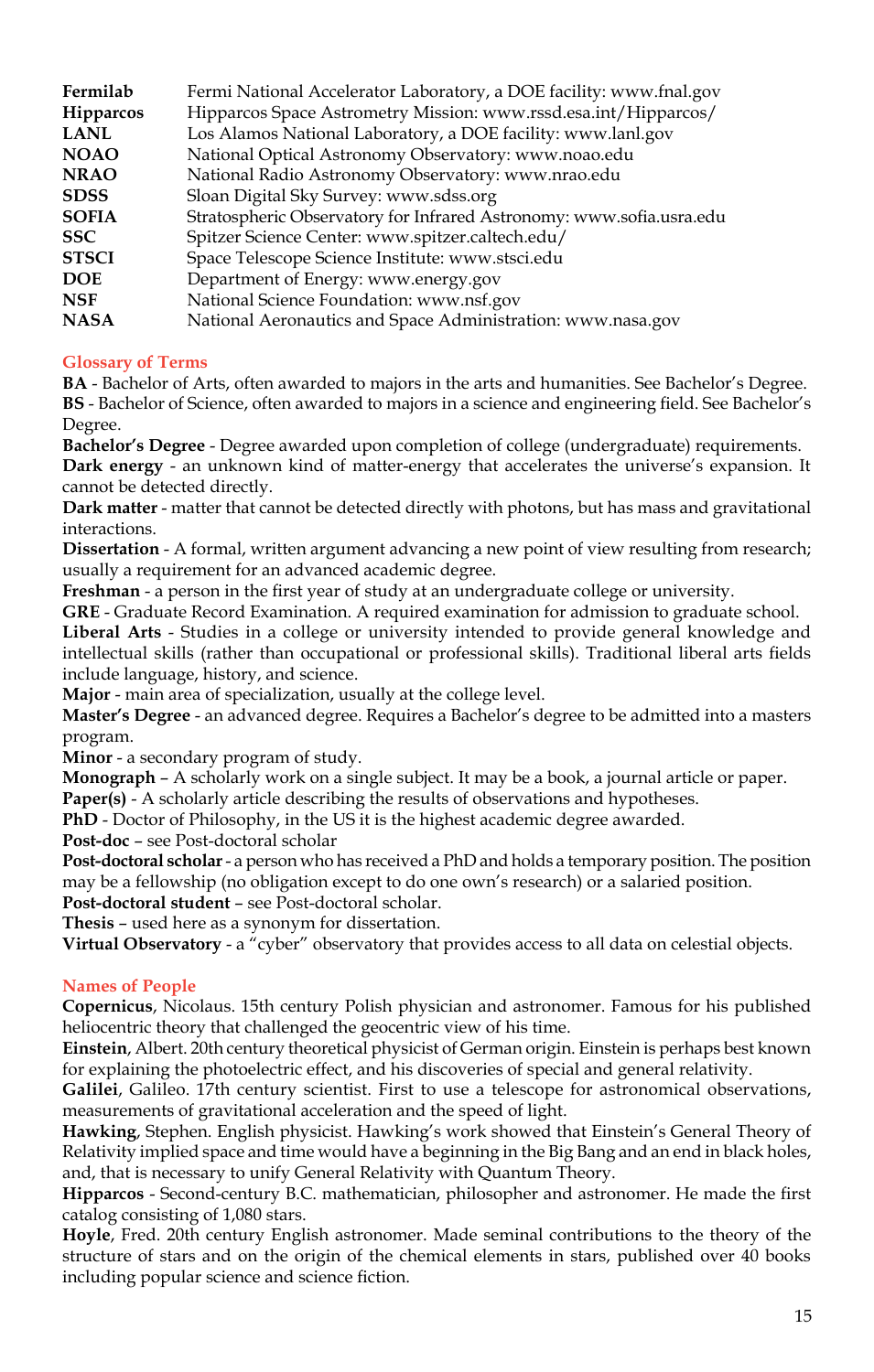**Hubble**, Edwin. 20th century American astronomer, determined that there are other galaxies in the Universe beyond the Milky Way, and observed that the universe is expanding.

**Kepler**, Johanes. 17th century German scholar, First to correctly explain planetary motion, and principles of modern optics.

**Newton**, Isaac. 17th century English scientist and mathematician. Invented calculus and defined the laws of motion and universal gravitation which he used to predict precisely the motions of stars, and the planets around the sun. Constructed the first reflecting telescope.

**Sagan**, Carl. 20th century American astronomer. Sagan made major contributions to the study of planetary atmospheres and surfaces, the history of Earth and astrobiology, and was a successful popularizer of science.

### **Photo credits**

**Front cover**, *Row 1*

a. David James, research faculty at Vanderbilt University (left) and Thompson LeBlanc, graduate student (right) in the control room of the SMARTS 1.5 meter telescope at the Cerro Tololo Inter-American Observatory (CTIO) in Chile. (Courtesy of FASST)

b. Astronaut and Astronomer John Grunsfeld presents AAS Past President and Professor at Indiana University Caty Pilachowski a page from Hubble's thesis that flew in the shuttle during the third HST servicing mission in 1999 (Photo by Richard Dreiser, © 2003 AAS)

c. Beth A. Brown, Astrophysicist, National Space Science Data Center (NSSDC), NASA/Goddard Space Flight Center, discussing an eclipse on CNN.

*Row 2*

d. Licia Verde, now an assistant professor at the University of Pennsylvania. speaking on combining microwave background observations with galaxy surveys to understand the nature of the universe. (Photo by Richard Dreiser, © 2003 AAS)

e. NGC3718 in Ursa Major (NOAO/AURA/NSF)

f. Carl Sagan Medalist Heidi Hammel (right, Space Science Institute) assisted by Seattle student Tori DeLung (left) in a demonstration comparing the size of the Earth with the distance to the Moon at the Pacific Science Center (Photo by Richard Dreiser, © 2003 AAS) *Row 3*

g. Lisa Glukhovsky (Milford H.S., CT) at the 203rd AAS Meeting explaining the "Rapid, Accurate Method of Determining the Distance to Near Earth Asteroids" that won her the Intel Foundation Young Scientist Award (with a \$50,000 scholarship) and the 2003 First Place Priscilla and Bart Bok Prize (with \$5000 scholarship). (Photo by Kelley Knight, © 2004 AAS)

h. Neil deGrasse Tyson, Director of the Hayden Planetarium of the American Museum of National History, (left) holding a meteorite and Charles Liu, Associate at the Museum and Professor of Astrophysics at the City University of New York, (right) discussing solar system properties with middle school science teachers.

i. Astronomer Royal Sir Martin J. Rees (Cambridge University, England) receives a certificate from AAS President and Harvard Professor, Robert Kirshner, on the occasion of his being given the Henry Norris Russell Lectureship, a prize for lifetime achievement in Astronomy. (Photo by Kelley Knight, © 2005 AAS)

**Page 1**: Full Moon. Image taken by T.A. Rector and I.P. Dell'Antonio (NOAO/AURA/NSF)

**Page 2**: From Top to Bottom

a. McMath Solar Telescope on Kitt Peak, the largest solar telescope in the world. (NOAO/AURA/ NSF)

b. Spitzer Space Telescope pointing its high gain antenna towards Earth. Artist's conception. (NASA/ JPL-Caltech). Spitzer was launched in August, 2003.

c. Deployment of an optical module for AMANDA, a neutrino telescope at the South Pole. (AMANDA/NSF)

d. At the South Pole. The building on the left is the Antarctic Submillimeter Telescope and Remote Observatory and the structure on the right is MAPO, the Martin A. Pomerantz building where various astrophysics experiments are installed. (Photo courtesy of Robert Stokstad, Lawrence Berkeley National Laboratory)

e. Keck Telescope primary mirror is 10 meters in diameter (Photo by Robert van Green)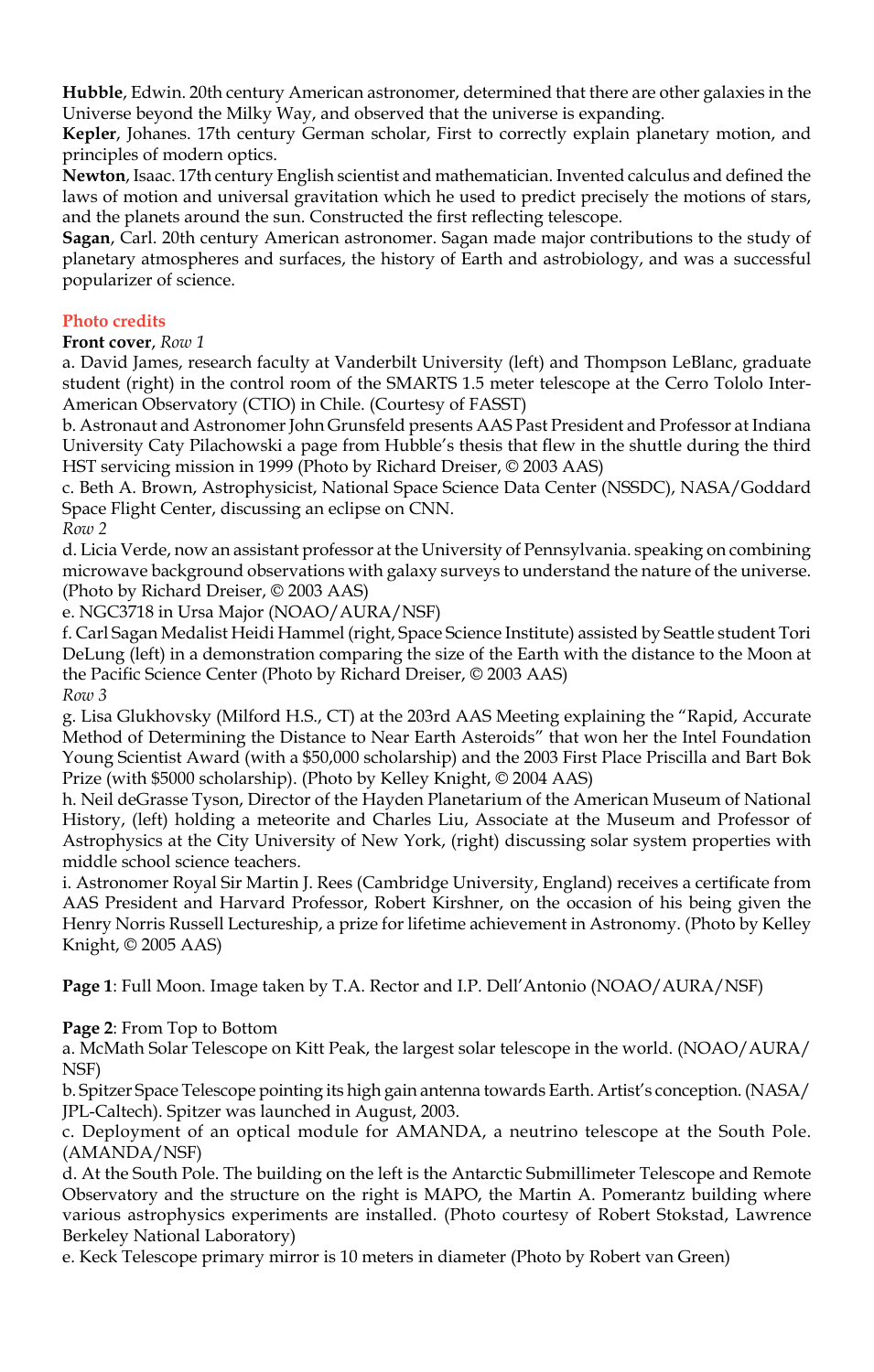**Pages 4-5**: From left to right

a. He-II (NASA/NSSDC)

b. ALMA Prototype (NRAO/AUI and Photographer-Kelly Gatlin; Digital composite-Patricia Smiley)

c. Star V838 Monocerotis – December 17, 2002 (NASA/ESA and H.E. Bond {STScI})

d. Gemini North, Mauna Kea (NOAO/AURA/NSF)

e. Cassiopeia A: Chandra's Fireworks (NASA/CXC/SAO)

f. Hubble Space Telescope in orbit around the Earth as seen from the Space Shuttle. (NASA)

g. Andromeda Galaxy, T.A. Rector and B.A. Wolpa/ (NOAO/AURA/NSF)

**Pages 6 and 7**: A Change of Seasons on Saturn, NASA and The Hubble Heritage Team. (STScI/ AURA) Acknowledgment: R.G. French. (Wellesley College)

**Page 8**: CTIO 4-meter Blanco telescope (NOAO/AURA/NSF)

**Pages 10-11**: From Left to Right

a. Heidi Hammel and Tori DeLung, see caption for Front Cover f.

b. Neil de Grasse Tyson and Charles Liu, see caption for Front Cover h.

c. Licia Verde, see caption for Front Cover d.

d. Daniel Zucker an astronomer at the Max Planck Institute in Heidelberg, Germany, found a giant clump of stars that could be a new satellite of the Andromeda galaxy. (Photo by Kelley Knight, © 2004 AAS)

e. David James and Thompson LeBlanc. See caption for Front Cover a.

f. Lynn Cominsky, Professor of Astronomy at Sonoma State University and AAS Deputy Press Officer in the press room at the 205th AAS Meeting. (Photo by Kelley Knight, © 2005 AAS)

#### **Pages 12-13**: From Left to Right

a. Moments after a spectacular Hubble Heritage image of a barred spiral galaxy was unveiled at the AAS meeting, it was transmitted to museum video display walls and posted on the internet. The team responsible included (l-to-r) Cheryl Gundy, Ray Villard, Patricia Knezek, Lisa Fratarre, Zolt Levay, Carol Christian and Howard Bond. Knezek is at WIYN Observatory; the others are with Space Telescope Science Institute. (Photo by Kelley Knight, © 2005 AAS)

b. Beth A. Brown, see caption for Front Cover c.

c. Middle school science teachers at an astronomy workshop held at the American Museum of Natural History in New York with Charles Liu, Museum Associate and Professor of Astrophysics at the City University of New York.

d. Sir Martin J. Rees, see caption for Front Cover i.

#### **Credits**

This booklet is published by the Education Office of the American Astronomical Society. An electronic version of this booklet is available at http://education.aas.org/publications/careers.html.

© Copyright 2005, American Astronomical Society

All rights reserved. Permission to reproduce this booklet in its entirety for any non-profit, educational purpose is hereby granted. For all other uses contact the Education Office of the American Astronomical Society, at the address given below.

Susana Deustua, PhD Director of Educational Activities American Astronomical Society 2000 Florida Avenue, NW #400 Washington, DC 20009-1231 202-328-2010 www.aas.org

Layout by Crystal Tinch